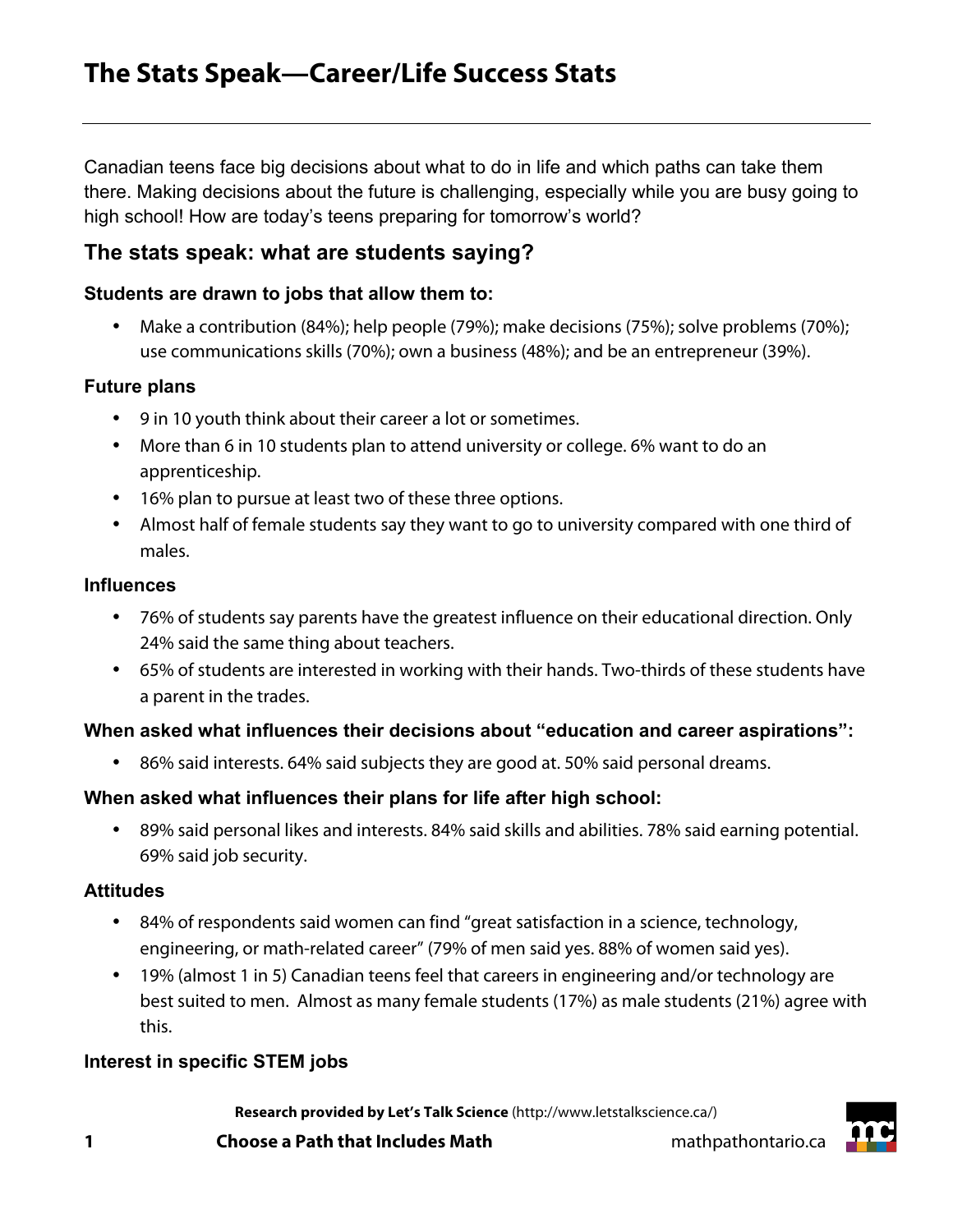- 46% technology jobs (instrument technician, computers, etc.)
- 40% science jobs (research, manufacturing, pharmacy, etc.)
- 36% skilled trades (automotive, cook, cosmetician, etc.)
- 28% engineering (civil, electrical, chemical, etc.)
- 22% math jobs (accountant, economist, etc.)

## **How these stats speak to experts**

## **The report (see first Report below) suggests several challenges for educators and society:**

- Explaining the range of jobs that fit student values.
- Raising awareness of opportunities, and the paths required to get there, for students making major educational and career decisions.
- Clarifying what goes on in jobs that involve math and science. Showing students that such jobs offer stimulating work environments.
- Correcting misperceptions about math and science careers. For example, 60% of respondents believe they need a university degree, but many jobs, such as skilled trades, require a college certificate or diploma.
- Canada needs more people who can apply math and science learning. This includes future scientists, engineers, tradespeople, health care professionals, and others.
- Canada needs to emphasize that many sectors benefit from workers with math and science skills, not only traditional jobs in these areas.

# **Learn more about career and life stats**

• **Report.**

http://www.letstalkscience.ca/Portals/0/Documents/RPS/Spotlight/LTS\_Spotlight\_on\_Scienc e\_Learning\_2014\_EN.pdf. **"Spotlight on Science Learning: Shaping Tomorrow's Workforce: What Do Canada's Teens Think About Their Futures?".** Bonnie Schmidt, Let's Talk Science.

## **Suggestion for graphs**

## **Report.**

http://www.letstalkscience.ca/Portals/0/Documents/RPS/Spotlight/SpotlightOnScienceLearning-2013.pdf. **"Spotlight on Science Learning: The High Cost of Dropping Science and Math"**

- p. 9 Table 1: Career Opportunity Matrix. Top-paying jobs in Canada
- p. 10 Table 2: Surprising Stem Requirements for Programs and Careers

**Research provided by Let's Talk Science** (http://www.letstalkscience.ca/)